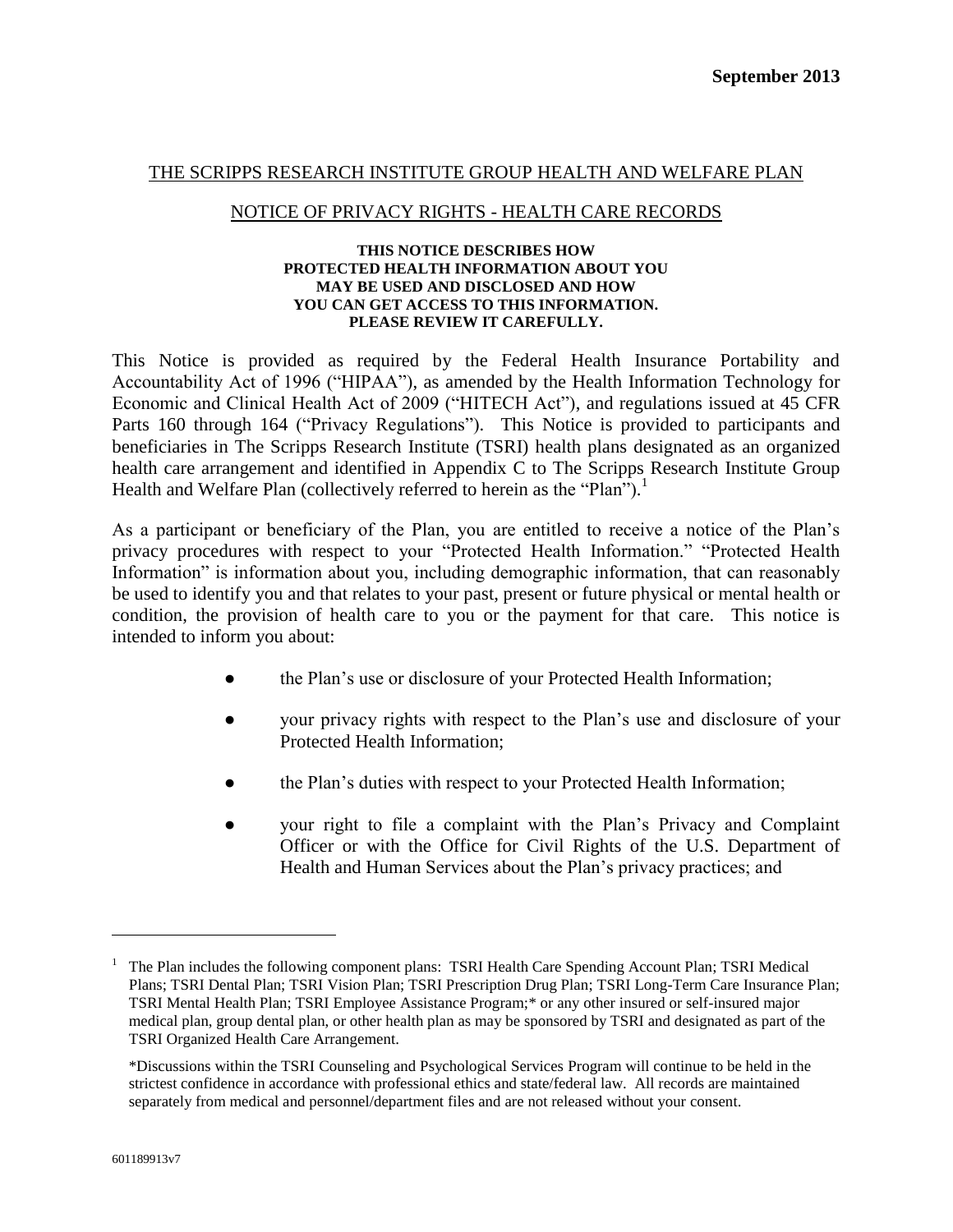the Plan's Privacy and Complaint Officer along with such Officer's contact information.

The Plan is required by law to provide you with this Notice about your rights and the Plan's legal duties and privacy practices with respect to your Protected Health Information. The Plan must follow the terms of this Notice currently in effect. Some of the uses and disclosures described in this Notice may be limited by applicable state laws that are more stringent than the federal standards.

You may also receive notices about the use and disclosure of health information from others, such as from other health care plans, insurers (including HMOs) and providers. As a result, you may, in addition to this Notice, receive other notices of your privacy rights.

## **HOW THE PLAN MAY USE AND DISCLOSE YOUR PROTECTED HEALTH INFORMATION**

The Plan may use and disclose your Protected Health Information for different purposes. The examples below are provided to illustrate the types of uses and disclosures the Plan may make without your authorization for treatment, payment and health care operations.

- **Treatment**. The Plan may use and disclose your Protected Health Information to assist your health care providers (doctors, pharmacies, hospitals and others) in your diagnosis and treatment. For example, the Plan may disclose to one treating physician the name of another treating physician for records or other information needed for diagnosis or treatment.
- **Payment**. The Plan may use and disclose your Protected Health Information in order to pay for your covered health expenses. For example, the Plan may use your Protected Health Information to enroll you for coverage and the Plan may use or disclose such information to determine if a claim for benefits is covered under the Plan (e.g., is medically necessary, experimental, etc).
- **Health Care Operations**. The Plan may use and disclose your Protected Health Information in order to perform Plan activities, such as quality assessment and improvement activities, reviewing competence or qualifications of health care providers, underwriting, premium rating and other insurance activities relating to creating or renewing insurance contracts. Such activities also include disease management, case management, conducting or arranging for medical review, legal services and auditing functions including fraud and abuse compliance programs, business planning and development, business management and general administrative activities. For example, the Plan may use information about your claims to refer you to a disease management program. Notwithstanding the foregoing, the Plan is prohibited from using or disclosing Protected Health Information that is your genetic information for underwriting purposes.
- **Plan Sponsor**. The Plan discloses your medical information to The Scripps Research Institute, which sponsors the Plan, for Plan administration purposes that are described in the document that governs the specific Plan. The Scripps Research Institute will be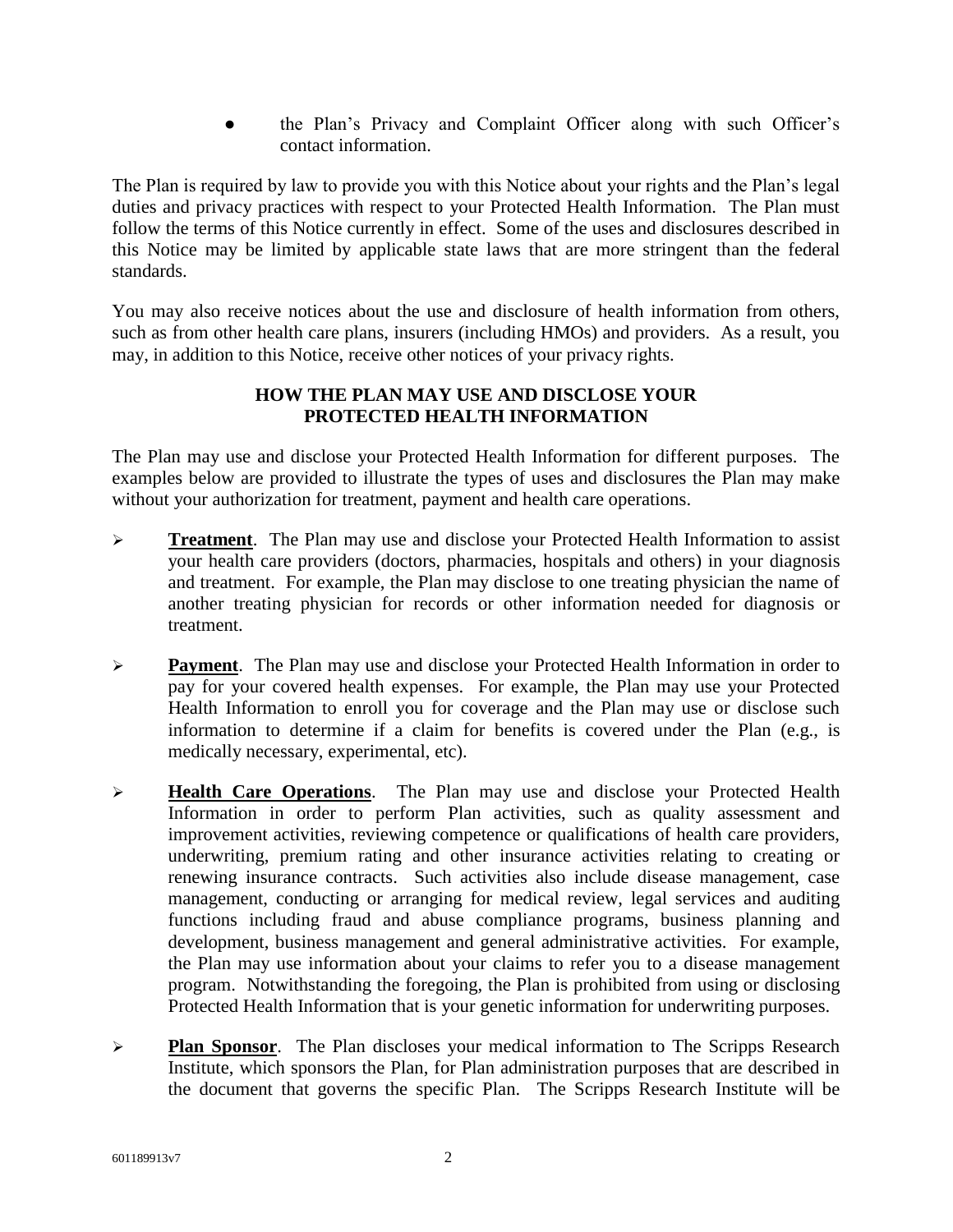required to certify to the Plan that it will use your medical information in accordance with the Privacy Regulations.

- **Component Plans**. The Plan's component plans may share your Protected Health Information for payment and health care operations.
- **Enrolled Dependents and Family Members.** The Plan will mail explanation of benefits forms and other mailings containing Protected Health Information to the address the Plan has on record for the employee who is enrolled in the health plan.

# **OTHER PERMITTED OR REQUIRED DISCLOSURES**

- **To Your Family Member, Other Relative or Close Personal Friend**. The Plan may disclose Protected Health Information to your family member, other relative, close personal friend, or other person you identify, provided such Information is directly relevant to such person's involvement in your health care or payment, or to notify them of your location, general condition or death. The Plan will not make any such disclosure unless you are given a reasonable opportunity under the circumstances to object and did not, in fact, object. If you are not present or able to agree to these disclosures of your Protected Health Information, then using professional judgment, the Plan may determine whether the disclosure is in your best interest.
- **As Required by Law.** The Plan must disclose Protected Health Information about you when required to do so by law.
- **Public Health Activities**. The Plan may disclose Protected Health Information to public health agencies for reasons such as preventing or controlling disease, injury or disability. This includes disclosures necessary to report product defects, to permit product recalls and to conduct post-marketing surveillance. Protected Health Information may also be used or disclosed if you have been exposed to a communicable disease or are at risk of spreading a disease or condition, if authorized by law.
- **Immunizations**. The Plan may disclose Protected Health Information limited to proof of immunization to a school if you are a student or prospective student of the school and the school is required by law to have such proof of immunization prior to admission. The Plan must obtain your agreement (or the agreement of a parent, guardian, or other person acting in the place of a parent if you are an unemancipated minor) before making any such disclosure to a school.
- **Victims of Abuse, Neglect or Domestic Violence**. The Plan may disclose Protected Health Information to government agencies about abuse, neglect or domestic violence if there exists a reasonable belief that you may be a victim of abuse, neglect or domestic violence. In such case, the Plan will promptly inform you that such a disclosure has been or will be made unless that notice would cause a risk of serious harm. For purposes of reporting child abuse or neglect, it is not necessary to inform the minor that such disclosure has been or will be made. Disclosure may generally be made to the minor's parents or other representatives although there may be circumstances under federal or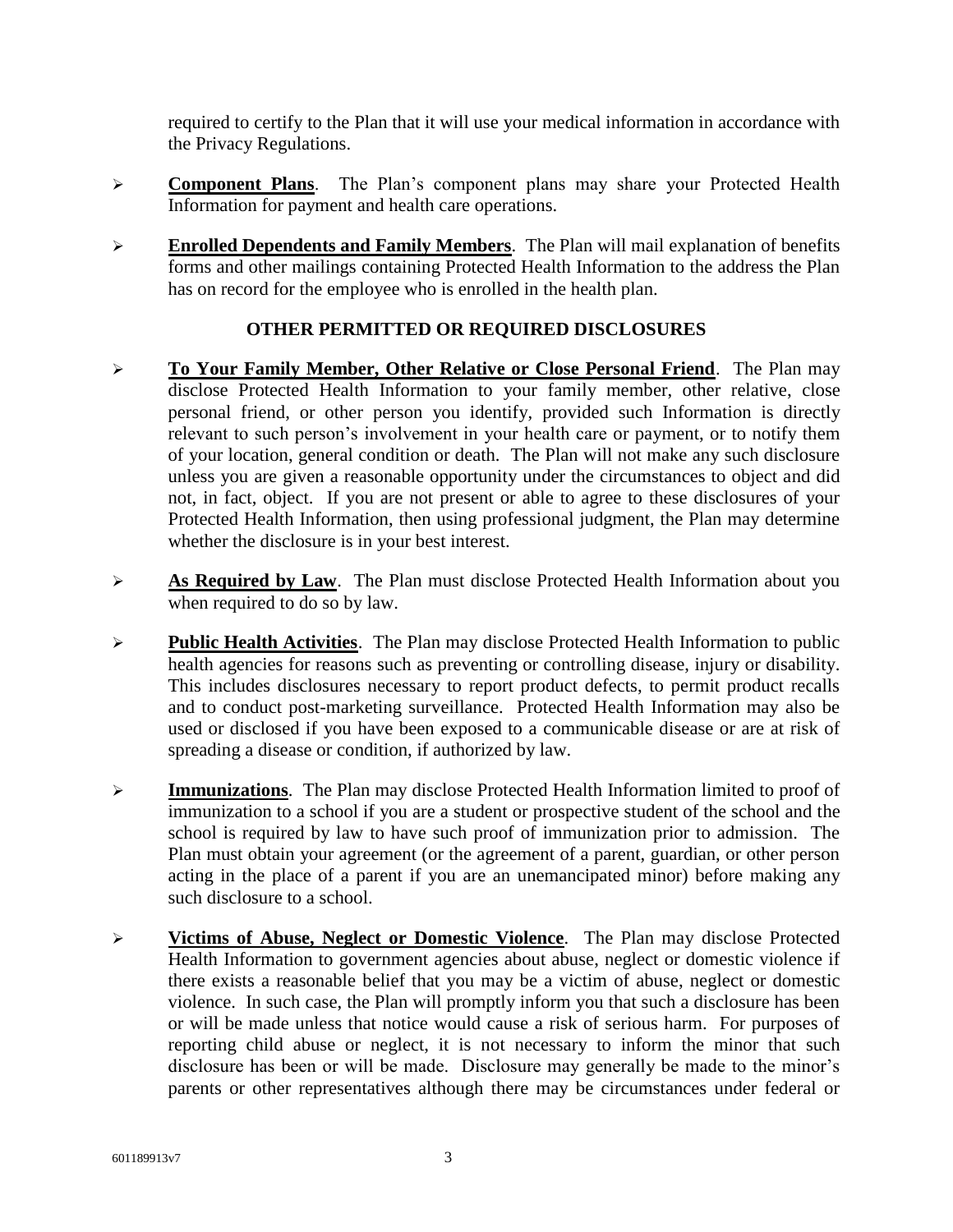state law when the parents or other representatives may not be given access to the minor's Protected Health Information.

- **Health Oversight Activities**. The Plan may disclose Protected Health Information to government oversight agencies (e.g., U.S. Department of Labor) for oversight activities authorized by law. This includes uses or disclosures in civil, administrative or criminal investigations; inspections licensure or disciplinary actions (for example, to investigate complaints against providers); and other activities necessary for appropriate oversight of government benefit programs.
- **Judicial and Administrative Proceedings**. The Plan may disclose Protected Health Information in response to a court or administrative order. The Plan may also disclose Protected Health Information about you in certain cases in response to a subpoena, discovery request or other lawful process. In such case, the Plan will require satisfactory assurances that the requesting party has made a good faith attempt to provide written notice to you, and the notice provided sufficient information about the proceeding to permit you to raise an objection and no objections were raised or any raised were resolved in favor of disclosure by the court or tribunal.
- **Law Enforcement**. The Plan may disclose Protected Health Information under limited circumstances to a law enforcement official in response to a warrant or similar process; to identify or locate a suspect or witness; or to provide information about the victim of a crime. Such disclosures include disclosing information about an individual who is or is suspected to be a victim of a crime, but only if the individual agrees to the disclosure, or the Plan is unable to obtain the individual's agreement because of emergency circumstances. Furthermore, the law enforcement official must represent that the information is not intended to be used against the individual, the immediate law enforcement activity would be materially and adversely affected by waiting to obtain the individual's agreement, and disclosure is in the best interest of the individual as determined by the Plan in its sole discretion.
- **Coroners, Funeral Directors, Organ Donation**. The Plan may release Protected Health Information to coroners or funeral directors as necessary to allow them to carry out their duties. The Plan may also disclose Protected Health Information in connection with organ or tissue donation.
- **Plan Information and Programs**. The Plan may contact you to provide appointment reminders or information about alternative treatment programs or other health-related benefits and services that may be of interest to you.
- **Research.** Under certain circumstances, the Plan may disclose Protected Health Information about you for research purposes, provided certain measures have been taken to protect your privacy.
- **To Business Associates**. The Plan may disclose Protected Health Information to a "business associate", provided that such person or entity enters into an agreement as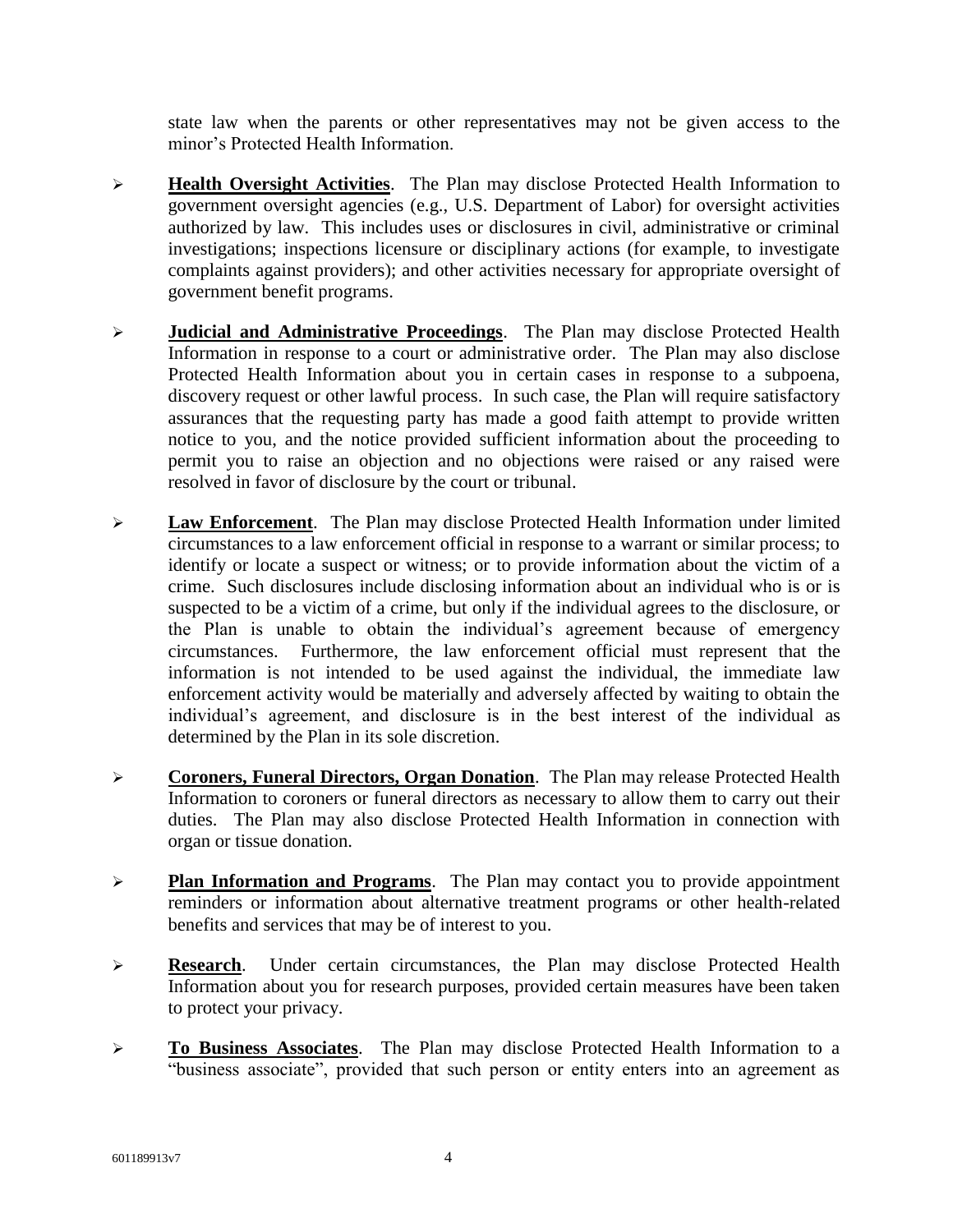described in the Privacy Regulations. A "business associate" is a vendor that provides certain services (typically Plan administration services) to or on behalf of the Plan.

- **To Limited Data Recipients**. The Plan may disclose Protected Health Information to a "limited data recipient", provided that such person or entity enters into an agreement as described in the Privacy Regulations. A "limited data recipient" is a person or entity that receives Protected Health Information that is partially de-identified in accordance with the Privacy Regulations and used for purposes of research, public health or health care operations.
- **Marketing**. The Plan may use Protected Health Information for purposes of marketing where it is face-to-face or involves a promotional gift of nominal value.
- **To Avert a Serious Threat to Health or Safety**. The Plan may disclose Protected Health Information about you, with some limitations, when necessary to prevent a serious threat to your health and safety or the health and safety of the public or another person; provided, however, that any such disclosure is to a person reasonably able to prevent or lessen the threat, including the target of the threat.
- **Special Government Functions**. The Plan may disclose information as required by military authorities or to authorized federal officials for national security and intelligence activities.
- **Workers' Compensation**. The Plan may disclose Protected Health Information to the extent necessary to comply with state law for workers' compensation programs or similar programs established by law.
- **Incidental to Another Permitted Use**. The Plan may disclose Protected Health Information as permitted by the Privacy Regulations to be incidental to another permitted use.
- **Decedents**. The Plan may disclose to your family member, other relative, close personal friend, or other person you identify, who were involved in your care or payment for health care prior to your death, Protected Health Information that is relevant to their involvement, unless doing so is inconsistent with any prior expressed preference known to the Plan. Your individually identifiable health information remains Protected Health Information for a period of 50 years following your death.

# **OTHER USES OR DISCLOSURES REQUIRE AN AUTHORIZATION**

Except as otherwise indicated by this Notice, other uses or disclosures of your Protected Health Information will be made only with your written authorization subject to your right to revoke any such authorization. The types of uses and disclosures of Protected Health Information that may not be made without your written authorization include the following:

 **Psychotherapy Notes**. The Plan must obtain an authorization to use or disclose psychotherapy notes subject to certain limited exceptions or as may be required by law.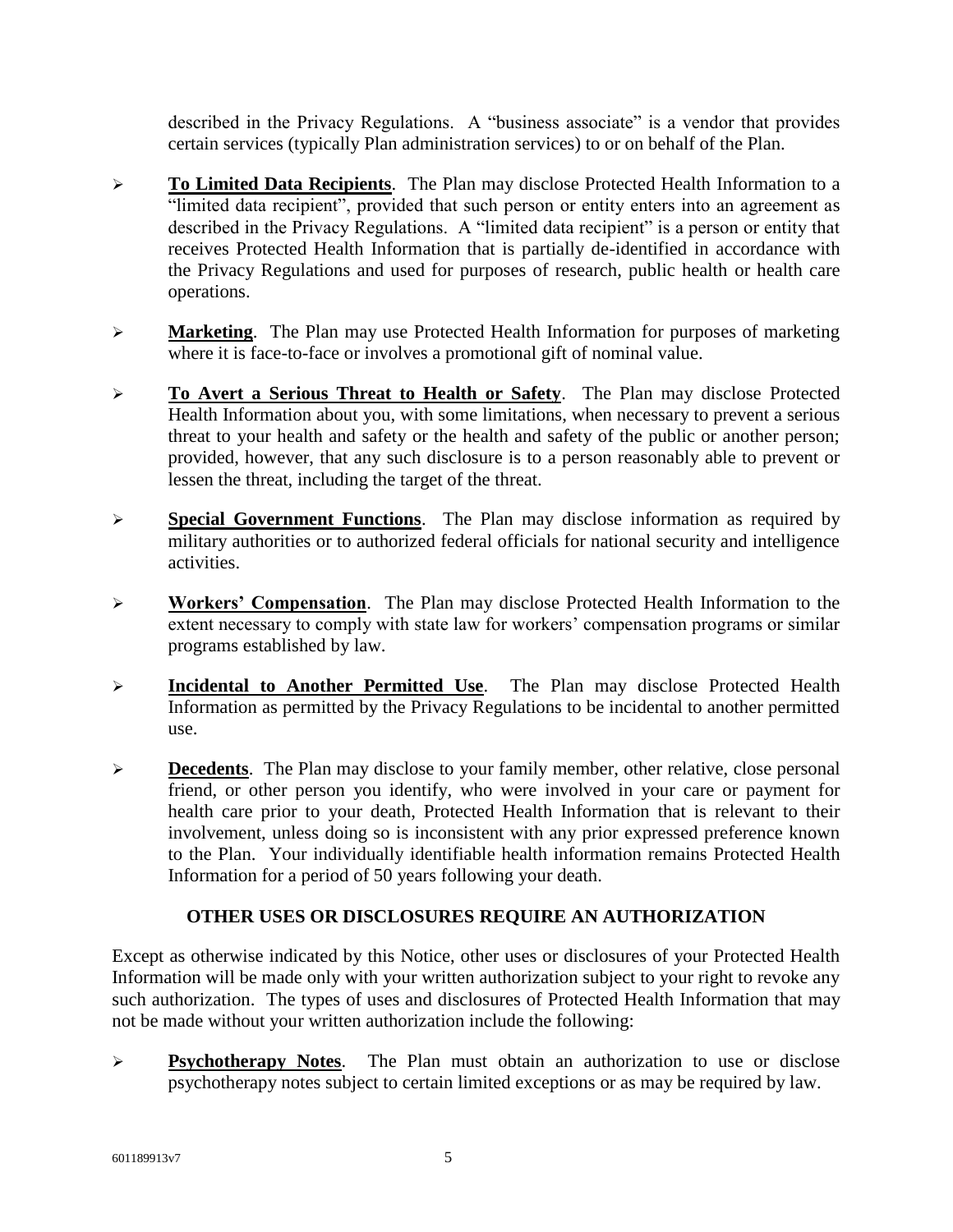- **Marketing**. The Plan must obtain an authorization to use or disclose Protected Health Information for marketing if the Plan receives financial remuneration in exchange for making such communication subject to certain limited exceptions. If the marketing involves financial remuneration to the Plan, the authorization must state that such remuneration is involved.
- **Sale of Protected Health Information**. The Plan must obtain an authorization for any disclosure of Protected Health Information in exchange for direct or indirect remuneration from or on behalf of the recipient of the Protected Health Information. Such authorization must state that the disclosure will result in remuneration to the Plan.

You may revoke an authorization at any time in writing, except to the extent that the Plan has already taken action on the information disclosed or your authorization was obtained as a condition for obtaining insurance coverage and any law provides the insurer with the right to contest a claim under the policy or the policy itself. Such revocation will be effective upon the Plan's receipt of your written notice of cancellation or modification of the authorization.

# **YOUR RIGHTS REGARDING YOUR PROTECTED HEALTH INFORMATION**

You have certain rights regarding Protected Health Information that the Plan maintains about you.

 **Right To Notification In The Event Of A Breach Of Your Unsecured Protected Health Information**. You have the right to be notified of any impermissible acquisition, access, use or disclosure of your unsecured Protected Health Information that compromises the security or privacy of the Protected Health Information. Should such a breach of your unsecured Protected Health Information occur, the Plan or its authorized representative will notify you without unreasonable delay after the date the Plan discovers the breach.

Unsecured Protected Health Information is Protected Health Information that has not been rendered unusable, unreadable or indecipherable by means of encryption or destruction.

 **Right To Access Your Protected Health Information**. You have the right to review or obtain copies of your Protected Health Information contained in a "designated record set" with some limited exceptions. A designated record set includes the medical and billing records about individuals maintained by or for a covered health care provider. This includes enrollment, billing, claims payment and case or medical management records maintained by or for the Plan. Your request to review and/or obtain a copy of Protected Health Information contained in your designated record set must be made in writing. The Plan may charge a fee for the costs of producing, copying and mailing your requested information, but the Plan will tell you the cost in advance.

You also have the right to obtain a copy of any "electronic health record" maintained by the Plan with respect to your Protected Health Information in electronic format. An "electronic health record" is an electronic record of health-related information on an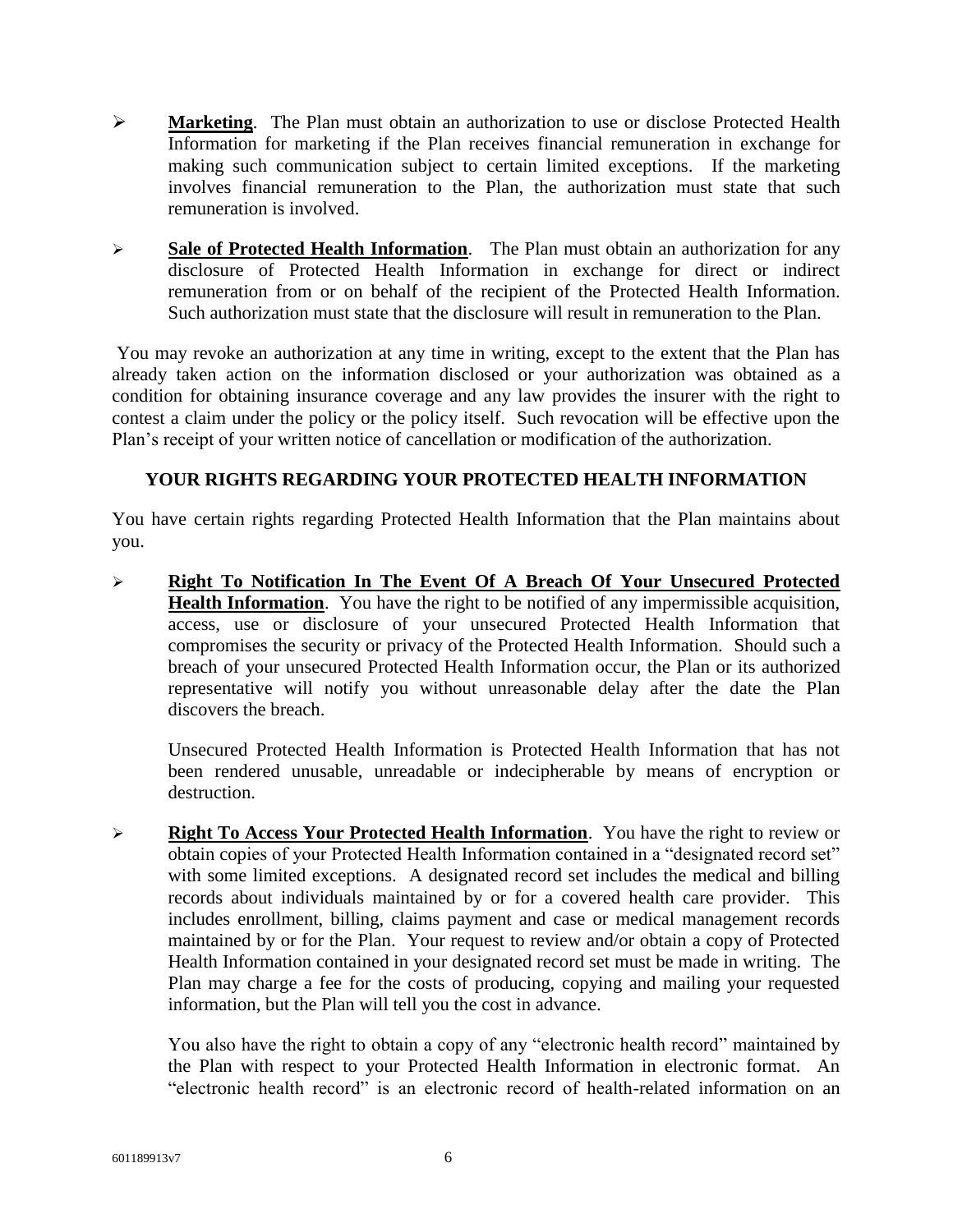individual that is created, gathered, managed and consulted by authorized health care clinicians and staff.

The Plan will provide the requested information within 30 days if the information is maintained on site or within 60 days if the information is maintained offsite. A single 30 day extension is allowed if the Plan is unable to comply with the deadline. If access is denied, you or your personal representative will be provided with a written denial setting forth the basis for the denial, a description of how you may exercise those review rights and a description of how you may complain to the Secretary of the U.S. Department of Health and Human Services.

To access your Protected Health Information contained in a designated record set, you or your personal representative must complete the appropriate form and return it using the contact information identified at the end of this Notice.

 **Right To Amend Your Protected Health Information**. If you believe that Protected Health Information or a record about you in a designated record set maintained by the Plan is incorrect or incomplete, you may request that the Plan amend the information. Your request must be made in writing and must include the reason you are seeking a change. The Plan may deny your request if, for example, you ask the Plan to amend information that was not created by the Plan, as is often the case for health information in the Plan's records, or you ask to amend a record that is already accurate and complete.

The Plan has 60 days after the request is made to act on the request. A single 30-day extension is allowed if the Plan is unable to comply with such deadline. If the request is denied in whole or part, the Plan must provide you with a written denial that explains the basis for the denial. You may then submit a written statement of disagreement with the Plan's decision and have that statement included with any future disclosures of your Protected Health Information.

To amend your Protected Health Information contained in a designated record set, you or your personal representative must complete the appropriate form providing the reason for such request and return it using the contact information identified at the end of this Notice.

 **Right to an Accounting of Disclosures by the Plan**. You have the right to request an accounting of disclosures the Plan has made of your Protected Health Information. Such accounting will not include Plan disclosures related to your treatment, the Plan's payment or health care operations, or disclosures made to you or with your authorization. The list may also exclude certain other disclosures, such as disclosures incident to a use or disclosure otherwise permitted or required under the Privacy Regulations.

Your request for an accounting of disclosures must be made in writing and must state a time period for which you want an accounting. This time period may not be longer than six years.

You may obtain an accounting of any disclosures of Protected Health Information in the form of an electronic health record for purposes of treatment, payment or health care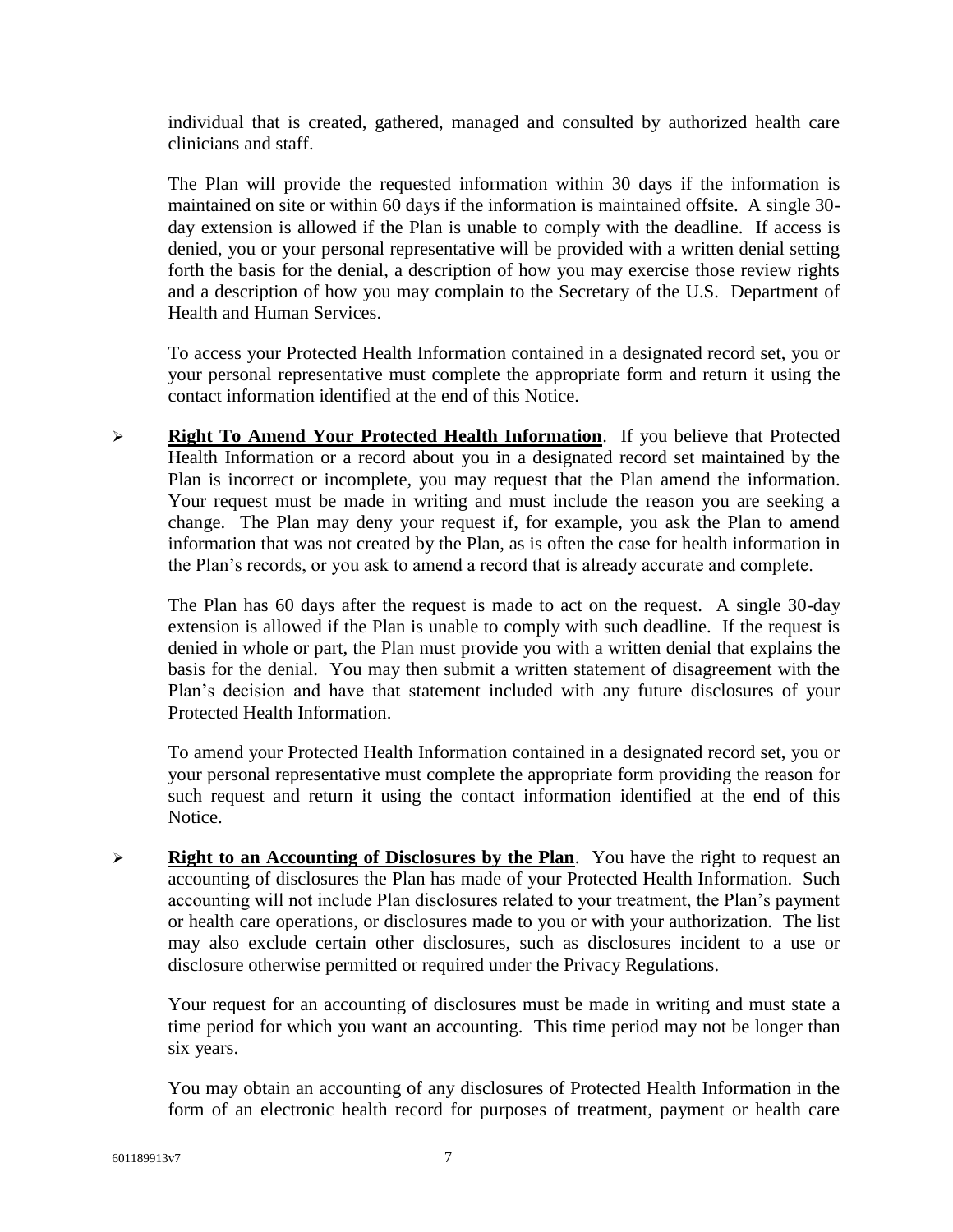operations within the three years immediately preceding your request for an accounting of disclosures.

Your request for an accounting should indicate in what form you want the list (for example, on paper or electronically). The first accounting that you request within a 12 month period will be free. For additional accountings within the same time period, the Plan may charge for providing the accounting, but the Plan will tell you the cost in advance.

If the Plan cannot provide the accounting within 60 days, an additional 30 days is allowed if the Plan gives you a written statement of the reasons for the delay and the date by which the accounting will be provided.

To request an accounting of disclosures the Plan has made of your Protected Health Information, you or your personal representative must complete the appropriate form and return it using the contact information identified at the end of this Notice.

 **Right To Request Restrictions on the Use and Disclosure of Your Protected Health Information**. You have the right to request that the Plan restrict or limit how the Plan uses or discloses your Protected Health Information for treatment, payment or health care operations. *The Plan may not agree to your request*. If the Plan does agree, the Plan will comply with your request unless the information is needed for an emergency. Your request for a restriction must be made in writing. In your request, you or your personal representative must tell the Plan (1) what information you want to limit; (2) whether you want to limit how the Plan uses or discloses your information, or both; and (3) to whom you want the restrictions to apply.

Notwithstanding any other provision of this Notice, and except as required by law, the Plan will comply with your request not to disclose your Protected Health Information to a health plan for payment or health care operations (but not carrying out treatment) if the Protected Health Information pertains solely to a healthcare item or service for which the health care provider involved has been paid in full by you or by someone other than the Plan on your behalf.

To request that the Plan restrict or limit how it uses or discloses your Protected Health Information, you or your personal representative must complete the appropriate form and return it using the contact information identified at the end of this Notice.

**Right To Receive Confidential Communications**. You have the right to request that the Plan use a certain method to communicate with you about the Plan or that the Plan send Plan information to a certain location if the communication could endanger you. Your request to receive confidential communications must be made in writing. Your request must clearly state that all or part of the communication from the Plan could endanger you. The Plan will accommodate all reasonable requests. Your request must specify how or where you wish to be contacted.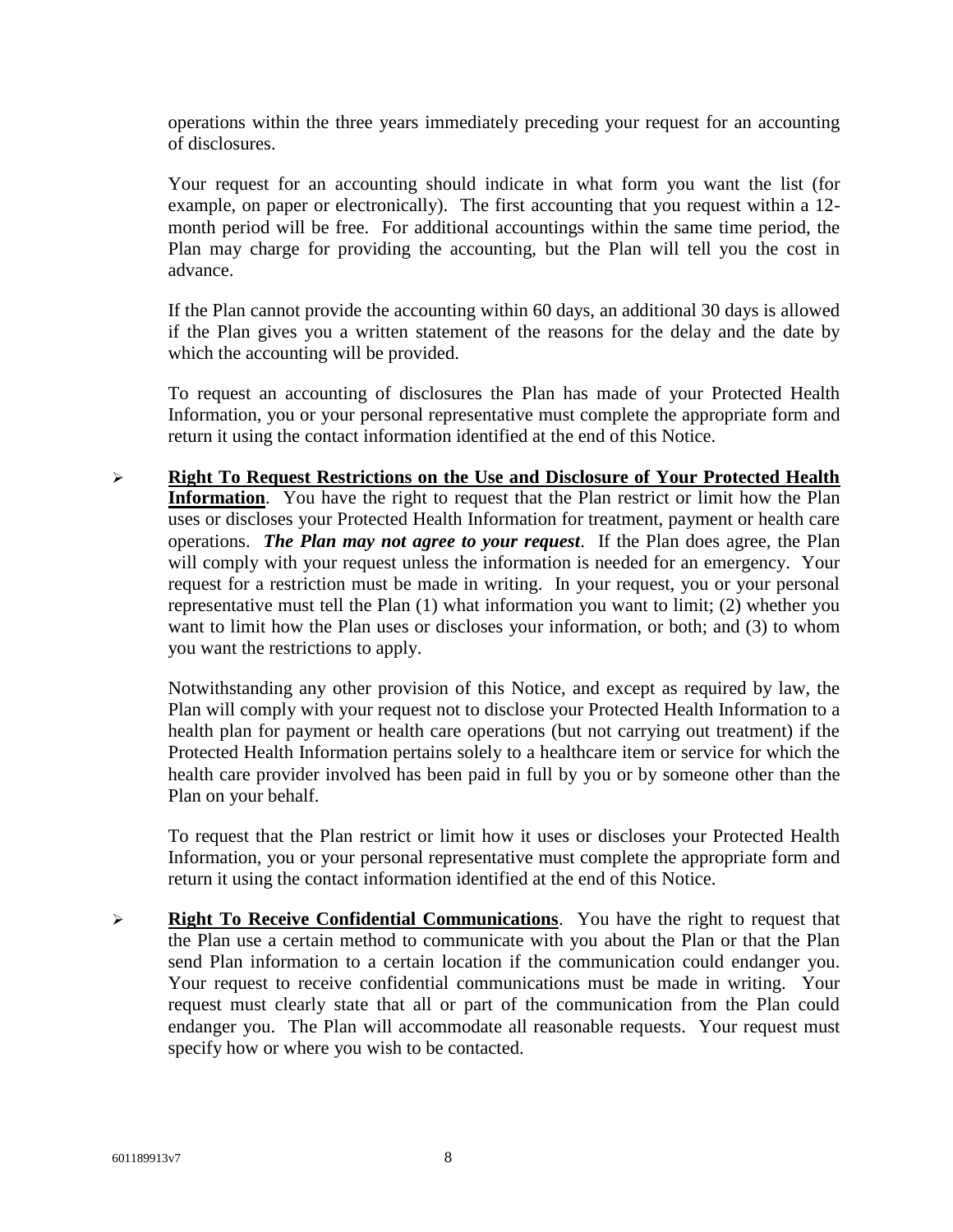To request confidential communications, you or your personal representative must complete the appropriate form and return it using the contact information identified at the end of this Notice.

- **Right to a Paper Copy of This Notice**. You have a right at any time to request a paper copy of this Notice, even if you had previously agreed to receive an electronic copy. To request a paper copy of this Notice, you must use the contact information identified at the end of this Notice.
- **Contact Information for Exercising Your Rights**. You may exercise any of the rights described above by using the contact information identified at the end of this Notice.

# **PERSONAL REPRESENTATIVES**

Your personal representative may exercise your rights. Such representative must produce evidence of his/her authority to act on your behalf before that person will be given access to your Protected Health Information or allowed to take any action for you. Proof of such authority may take one of the following forms:

- a power of attorney for health care purposes, notarized by a notary public;
- a court order of appointment of the person as the conservator or guardian of the individual; or
- the parent of a minor child.

The Plan may deny access to your Protected Health Information to a personal representative in order to protect certain individuals who depend on others to exercise their rights under the Privacy Regulations and who may be subject to abuse or neglect including minors.

# **CHANGES TO THIS NOTICE**

The Plan reserves the right to change the terms of this Notice at any time, effective for Protected Health Information that the Plan already has about you as well as any information that the Plan receives in the future. Whenever the Plan makes a material change to the privacy practices described in this Notice, the Plan will promptly revise the Notice and post a copy of the new Notice on the Plan's intranet site and otherwise distribute the new Notice in accordance with the Privacy Regulations.

# **COMPLAINTS**

If you believe that your privacy rights have been violated, you may file a complaint with the Privacy and Complaint Officer identified at the end of this Notice and/or with the appropriate regional office of the Office for Civil Rights of the U.S. Department of Health and Human Services, based on the region where the alleged violation took place, or by email to [OCRComplaint@hhs.gov.](mailto:OCRComplaint@hhs.gov) All complaints to the Plan must be made in writing and sent to the contact listed at the end of this Notice.